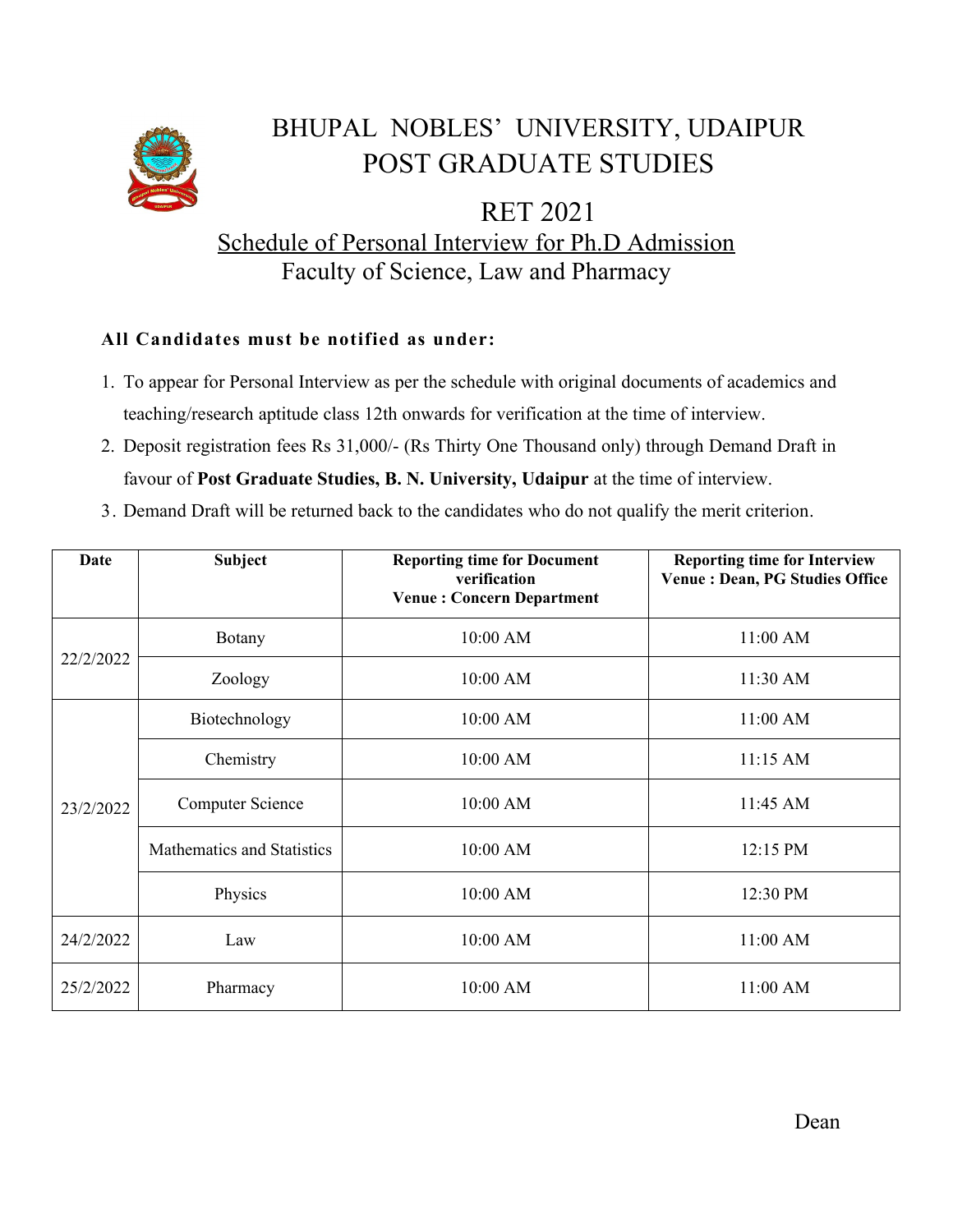

## BHUPAL NOBLES' UNIVERSITY, UDAIPUR POST GRADUATE STUDIES

RET 2021

Schedule of Personal Interview for Ph.D Admission Faculty of Agriculture, Social Sciences and Humanities, Physical Education, Commerce and Management

## **All Candidates must be notified as under:**

- 1. To appear for Personal Interview as per the schedule with original documents of academics and teaching/research aptitude class 12th onwards for verification at the time of interview.
- 2. Deposit registration fees Rs 31,000/- (Rs Thirty One Thousand only) through Demand Draft in favour of **Post Graduate Studies, B. N. University, Udaipur** at the time of interview.

3. Demand Draft will be returned back to the candidates who do not qualify the merit criterion.

| <b>Date</b> | <b>Subject</b>                               | <b>Reporting time for Document verification</b><br><b>Venue: Concern Department</b> | <b>Reporting time for Interview</b><br><b>Venue: Dean, PG Studies Office</b> |
|-------------|----------------------------------------------|-------------------------------------------------------------------------------------|------------------------------------------------------------------------------|
| 21/2/2022   | Physical Education                           | 10:00 AM                                                                            | 11:00 AM                                                                     |
| 22/2/2022   | Accounting and<br><b>Business Statistics</b> | 10:00 AM                                                                            | 11:00 AM                                                                     |
|             | <b>Banking and Business</b><br>Economics     | 10:00 AM                                                                            | 11:30 AM                                                                     |
|             | <b>Business</b><br>Administration            | 10:00 AM                                                                            | 12:00 NOON                                                                   |
| 23/2/2022   | Management                                   | 10:00 AM                                                                            | 11:00 AM                                                                     |
|             | <b>Community Science</b>                     | 10:00 AM                                                                            | 12:00 NOON                                                                   |
| 24/2/2022   | Economics                                    | 10:00 AM                                                                            | 11:00 AM                                                                     |
|             | <b>History</b>                               | 10:00 AM                                                                            | 11:30 AM                                                                     |
|             | Hindi                                        | 10:00 AM                                                                            | 12:15 PM                                                                     |
|             | Psychology                                   | 10:00 AM                                                                            | 12:45 PM                                                                     |
| 25/2/2022   | Sociology                                    | 10:00 AM                                                                            | 11:00 AM                                                                     |
|             | <b>Political Science</b>                     | 10:00 AM                                                                            | 11:15 AM                                                                     |
|             | <b>Public Administration</b>                 | 10:00 AM                                                                            | 11:30 AM                                                                     |
|             | Geography                                    | 10:00 AM                                                                            | 11:45 AM                                                                     |
|             | <b>Visual Arts</b>                           | 10:00 AM                                                                            | 12:00 NOON                                                                   |
|             | English                                      | 10:00 AM                                                                            | 12:15 PM                                                                     |